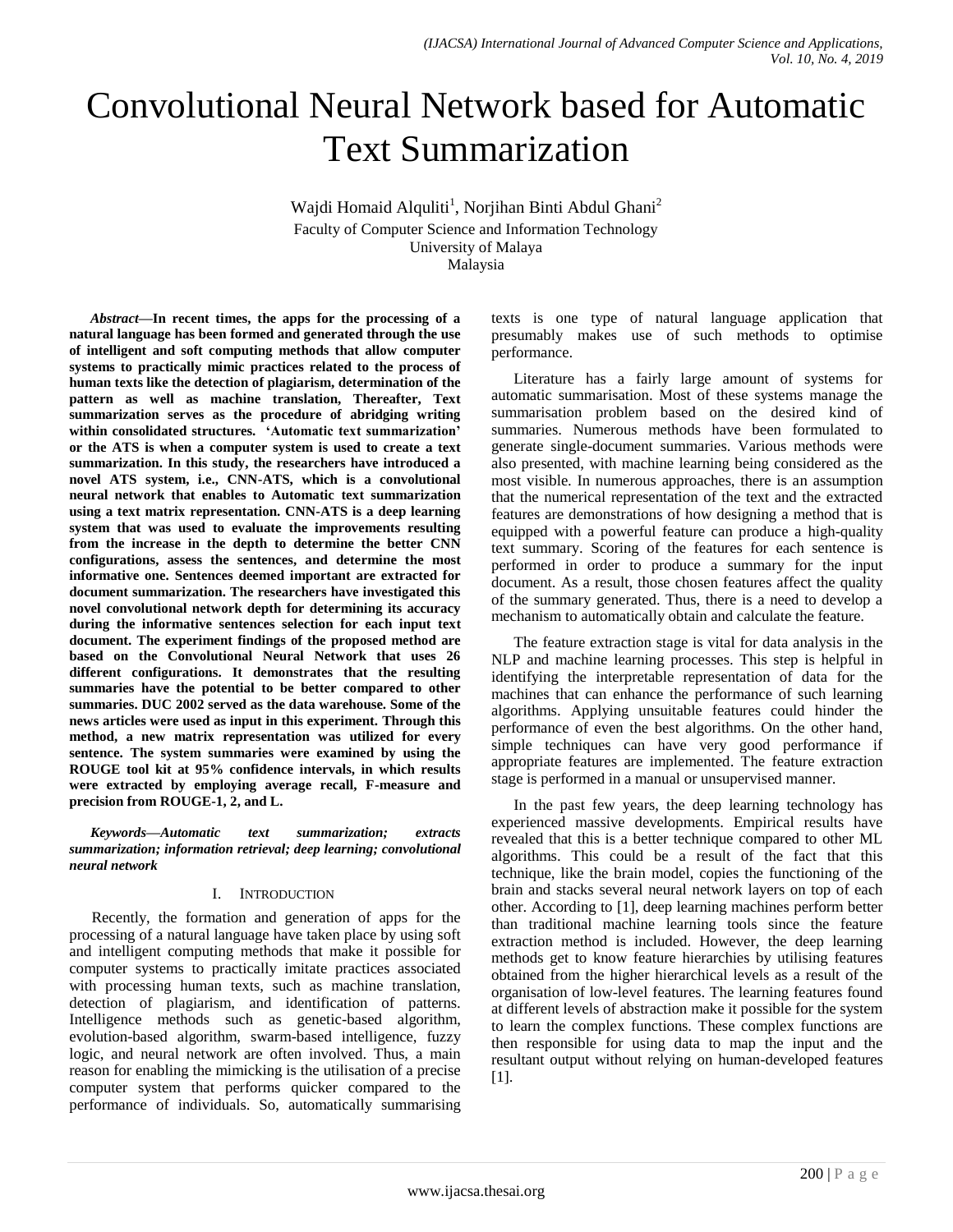

Fig. 1. Depicts the Exhaustive Framework of CNN-ATS Model.

Using deep learning for automatic text summarisation requires high investigation in the text representation. The texts are re-represented in such a way that they correspond with the basics of deep learning convolutional neural network, like the utilisation of the matrix format as a representation of the text structures in CNN architecture. In texts, the informative sentence is an adverse property that influences its capacity of being chosen for summarisation. The sentence's importance is determined based on their words, which have been identified as ontology and mining. Distributed representation makes it possible to build abstract features, which are helpful in choosing and measuring the informative sentence. Here, new sentences patterns that facilitate text mining interpretation were determined by the researchers. The new matrix representation of sentence demonstrated a similarity to the images that the deep learning technique represented. Fig. 1 depicts the exhaustive framework of the CNN-ATS model.

#### II. DEFINITION AND RELATED WORK

#### *A. Related Work*

In the past few years, many new natural language processing applications were designed which applied intelligent and soft-computing methods. These applications can help the computational systems mimic all human text-based processing activities like pattern recognition, plagiarism detection and machine translation. Many intelligence techniques like swarm intelligence, genetic algorithms, evolutionary algorithms, neural networks and fuzzy logic have been used. These imitating techniques were used because the computer systems are often more precise than human performance. The automated text summarisation was a natural language application which applied these techniques for optimising its performance.

The text summarisation process includes summarising all texts into their condensed form [2]. The text summarisation conducted by a person is known as "manual text summarisation", however, a computer-assisted text summarisation process is known as "Automatic Text Summarisation" (ATS). In this study, the researchers have investigated the ATS techniques, and have discussed the various ATS processes, input sizes, styles and evaluation processes. The need for text summarisation has been described in Fig. 2.

Many studies used two approaches for investigating the ATS processes, i.e., the abstraction-based and extraction-based summarised techniques. The extraction-based technique generated a summary by choosing (copy-pasting) the significant sentences. All these sentences were later assessed using a scoring mechanism known as "features", wherein every sentence was assigned a different score. The high-scored sentences were then selected as the candidate summarised sentences. On the other hand, the abstraction-based technique summarised the texts by editing the significant text units (phrases or sentences) by appending, removing, segmenting or paraphrasing a few parts of the text units. This technique is more complex than the extraction-based approach [3].

The target text summary could be used and written in the following styles [4]: "indicative summary" or the "informative summary". The indicative summary offers brief information regarding what is present in the primary document which focuses on a specific topic. The summary that is generated is compressed between 5-10% of the primary text. On the other hand, the informative summary assesses a majority of the topics present in the primary text. This type of generated summary comprises of 20-30% of the original document. Furthermore, the ATS researchers have investigated two forms of document input sizes, i.e., a single document and a multidocument summarisation process.



Fig. 2. The Need to use a Text Summarisation Technique.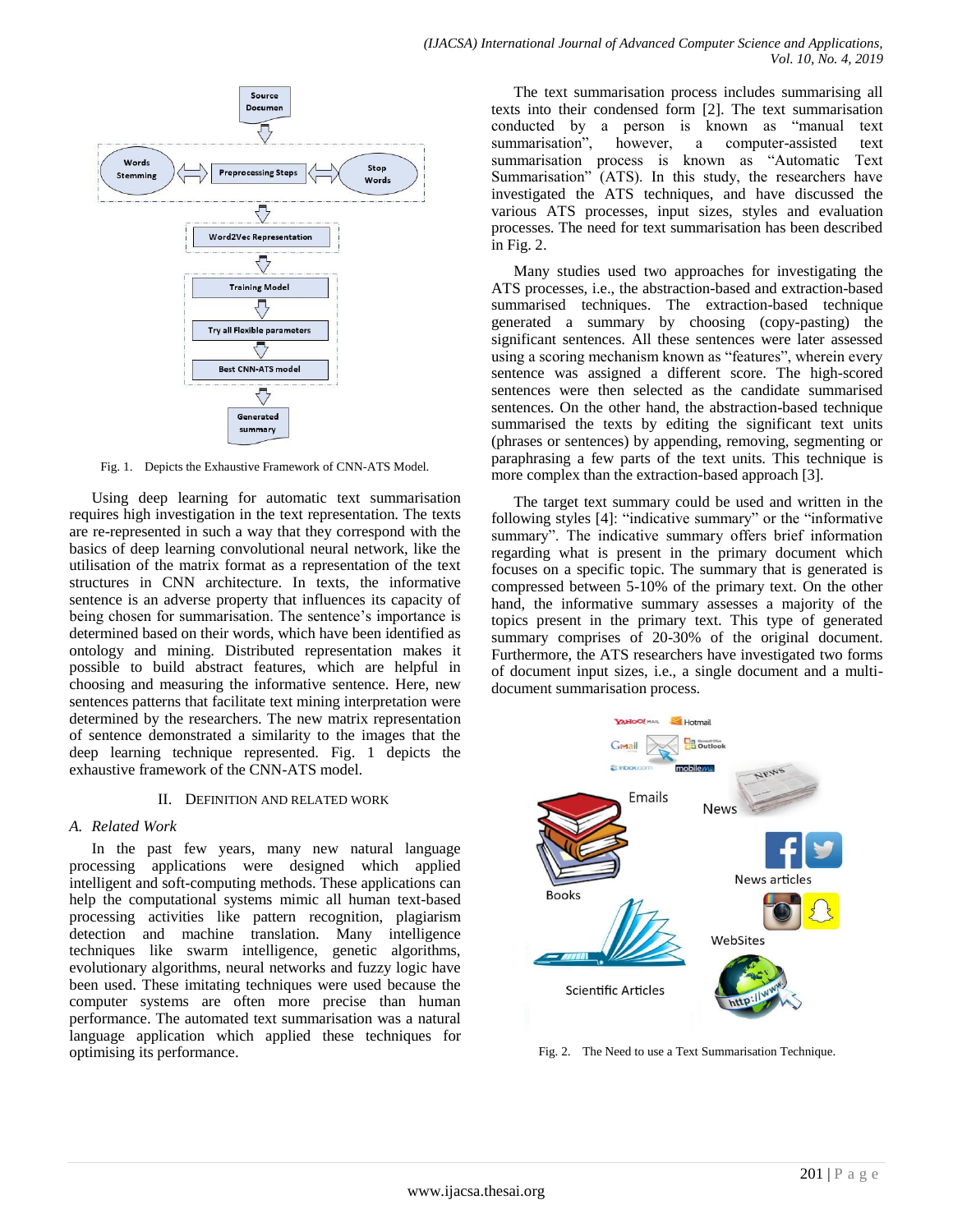Based on every document's processing level, all summarisation techniques have been categorised into 3 approaches, surface, entity and discourse [2], [5]. A surface level technique applies a shallow feature set for extracting the relevant sentences from the document and including them in a text summary. The entity level process extracts the entities and derives their relationship in the text document, and models their extraction. For identifying the vital entity-entity relationship, many techniques could be used like the vector space model and the graph-based representation. A Discourse-Level process is based on the modelling of the global text structure and its correlation like the rhetorical text structure (e.g., narrative and argumentation structure), a document format (i.e., hypertext mark-ups or document outlines) and the various topics threads (as and when they get exposed in a text).

Some of the earlier proposed techniques that could be used for summarising the texts included the surface level (i.e., feature-scoring) approaches [6]–[8]. In one study, [6] proposed a novel term-frequency process for highlighting the termimportance in the context, while [7] proposed the sentence position technique for helping the summarizer identify the significance of a sentence in the text document. After 10 years, [8] investigated 2 processes and proposed the feature of some pragmatic words (including cue words like "key", "significant", "idea", etc.

As the feature scoring process helped in deriving significant results, the researchers have proposed many additional features for enhancing the text summarisation quality. Earlier literature showed that the text features process played a vital role in generating many qualified summaries [9], [10]. Hence, many studies enclosed the feature weighting technique for adjusting the feature scores in all summarisationbased issues [11]–[13]. This feature selection technique generated a higher solution quality. Also, the text summary quality was sensitive to the features which determined how the sentences were scored and weighted. Hence, there is a higher need for developing a mechanism which can differentiate the low and high significance features. As a result, several feature selection techniques were developed and proposed, however, there is a need to develop better mechanisms for obtaining good-quality results.

One other issue which must be addressed is related to the investigation of a majority of the text document subtopics. This helped in generating a summary, which can cover many themes in the document. For solving this issue, a cluster-based (or diversity) process can be used for diversifying the sentence selection technique, wherein the selected sentences can cover many topics in the text document. Several processes can be used for implementing the diversity-based approach for text summarisation [14]–[19]. This diversity during summarisation helps in controlling the sentence redundancy, which improves the summary quality.

Therefore, it is important to select a good similarity measure for adjusting the data clustering [20]. In their study, [21] estimated the sentence centrality score by sentence clustering. However, computing this score prevents any technique from determining the relationship between all sentences.

# *B. Deep learning*

Deep learning is believed to drastically enhance the advanced artificial intelligent tasks such as object detection, speech recognition, and machine translation [22]. This technique's deep architectural nature can be used to solve complex artificial intelligence-related problems[23]. Thus, researchers have utilised this method in modern domains for numerous tasks such as object detection and face recognition. Application of this method to numerous language models has also been done. For example, [24] Using spiking deep belief network for Real-time classification and sensor fusion. [22] the recurrent neural networks has been used to denoise the speech signals and [25] stacked autoencoders have been used to determine the cluster pattern during gene expression. Also, they using deep learning methods for toxicity prediction [26]. Another study [27] utilised the neural model to produce images with varying styles. Furthermore, [28] the deep learning technology was used to simultaneously analyse sentiments from several modalities.

The deep learning technology went through massive developments in the past few years. Based on empirical results, it was determined that this technique was better compared to other ML algorithms. This could be a result of the fact that this technique, like the brain model, copies the functioning of the brain and stacks multiple neural network layers on top of each other. The author in [1] stated that the deep learning machines perform better than the conventional ML tools since they also utilise the feature extraction method. However, until now, there is no theoretical background for the deep learning technology. Feature hierarchies are learned by deep learning techniques using features obtained from the higher hierarchical levels, which have been formed through the organisation of the lowlevel features. The learning features found at the different abstraction levels make it possible for the system to gain an awareness of the complex functions that utilise the data to map the input and the resultant output without relying on the human-developed features [1]. For image recognition systems, the handcrafted features are extracted by the conventional setup extract and fed to the SVM. However, the deep learning technology performs better since it also conducts an optimisation of all the extracted features.

The main difference between deep learning technologies and ML is the difference in their performance when the volume of data increases. When the dataset is smaller, the deep learning method has an inefficient performance since it needs large data volume for proper comprehension [28].

# *C. Convolutional Neural Network*

The convolutional neural network (CNN) is a kind of deep feed-forward network that can be generalised and trained easily compared to other networks that possess connectivity between adjacent layers [29], [30]. CNN has had successful usage when other neural networks were not as popular. Presently, it is being utilised in the computer vision community.

CNNs are formulated for data processing in the form of multiple arrays, such as a grey-scale image composed of  $3\times2D$ arrays with varying pixel intensities. Different data modalities are demonstrated as multiple arrays, such as 1D for signals and sequences, including language; 2D for image or audio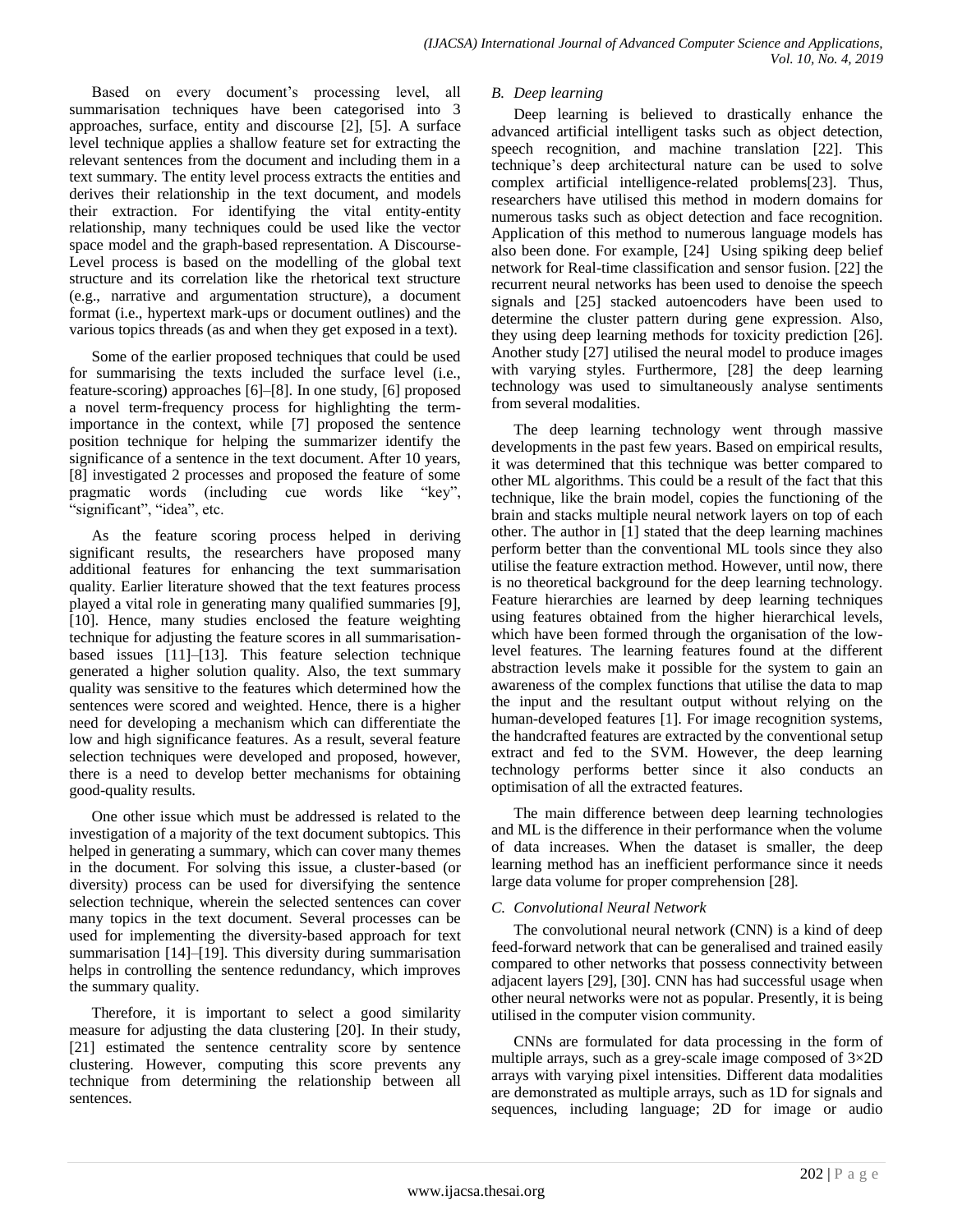spectrograms; and 3D for the video or volumetric images. The 4 main ideas that allow CNNs to utilise the features of the natural signals are shared weights, pooling, local connections, and use of multiple layers [29]–[31].

Numerous stages are included in a classic CNN architecture (Fig. 3). The initial stages consist of 2 kinds of layers: i.e. pooling and convolutional layers. Within the convolutional layer, one can organise the layers in the feature maps, where every unit is connected to the feature maps' local patches, which originate from the previous layers, through weights called as the filter bank. The result of the local weighted sum goes through the non-linearity, such as the ReLU [32]. All the units found in the feature map are observed to be sharing one filter bank. The different feature maps found in the layer utilise varying filter banks. This architecture was constructed for 2 purposes. Initially, for array data like images, it was considered that the local groups of values are highly correlated. They also form unique and easily noticeable local motifs. Secondly, the local statistics of other signals or images are considered invariant to the location. Thus, if the motif is observed within a certain section of the image, one may also find it elsewhere. This network therefore depends on the fact that the units found at various locations share the same weights and can therefore be detected through the utilisation of similar patterns from the other segments in the array. Mathematically, discrete convolution is considered as the primary filtering operation that is implemented in the feature maps; therefore, it is named so.



Fig. 3. Architecture of the CNN for Image Classification.

While the convolutional layer uses the earlier layer as the basis for detecting the local combination of the features, the pooling layer combines the semantically similar features into one feature. As a result of these features' relative position, there can be variations in the motif formation. Furthermore, reliably detecting the motif is possible by coarse-graining its position in each feature. The general pooling unit has the ability to calculate a maximal amount of the local patch of units into one feature map [33].

The CNN technique detects the edges based on the raw pixels in Layer 1. Afterwards, it utilises the edges to detect the simple shapes in Layer 2. Then, these shapes are used to detect the simpler shapes in Layer 2. These shapes are also used to determine high-level features, such as the face shape in the higher layers. The last layer is the classifier, which utilises these high-level features [34].

Over the years, a new automatic text summarisation technique possessing a higher degree of accuracy and the ability to automatically summarise any text is being perfected, when compared with the existing one. Developing a new automatic text summarisation technique has gained wide popularity because of its role in text mining for data mining programs. Much evolution is needed for the use of deep learning in automatic text summarisation in representation as text. Re-represented of the text is done that corresponds to the fundamentals pertaining to deep learning convolutional neural network like the utilisation of the matrix format for representing the text structures in the CNN architecture. In text, the informative sentence is regarded as an adverse property, which can impact its potential to be selected for summarisation. The significance of a sentence is determined based on the words, which are identified as ontology and mining. The ability of constructing abstract features is associated with distributed representation, which helps in the measurement and selection of the informative sentence. Here, the researchers have found out new sentence patterns that allow text mining interpretation. A similar representation was demonstrated by the new matrix representation of sentence when compared with the images seen with the deep learning technique.

# III. MATERIALS AND METHODS

Primarily, researchers provided a description of the construction of different experimental benchmarks that were utilized to test the system. Afterwards, they provided a description of the input representation and data encoding system, as well as the design of the deep convolutional network.

# *A. Data Gathering and Preparation*

*1) Data gathering:* Another important part in this research phase is data gathering. Data gathering involves selection of data sets to be used for the purpose of research evaluation. There are important main data sets which we will require for these study for the evaluation our proposed summarization models. To test our summarization methods, we use the Document Understanding Conference (DUC) [15], [35] data collection. The DUC data collection which was created by the National Institute of Standards and Technology (NIST) of U.S. isa standard data set used by most researchers in the area of text summarization. Among the different data collections available in DUC, we have selected the DUC2002 data since it comes with summary extracts\abstracts for multi document articles. The segregation in DUC 2002 document collection is given Table I. For this study, in particular, we will use the document sets reporting on natural disaster events; which includes the document sets: D061j, D062j, D073b, D077b, D079a,D083a, D085d, D089d, D091c, D092c, D097e, D103g, D109h and D115i comprising.

TABLE I. STATISTIC OF DUC 2002 DATA SET

| Category | <b>Document Category</b>                                 |
|----------|----------------------------------------------------------|
|          | Single Natural disaster                                  |
|          | Single event in any domain                               |
|          | Multiple distinct events of single type                  |
|          | Bibliographical information about a single<br>individual |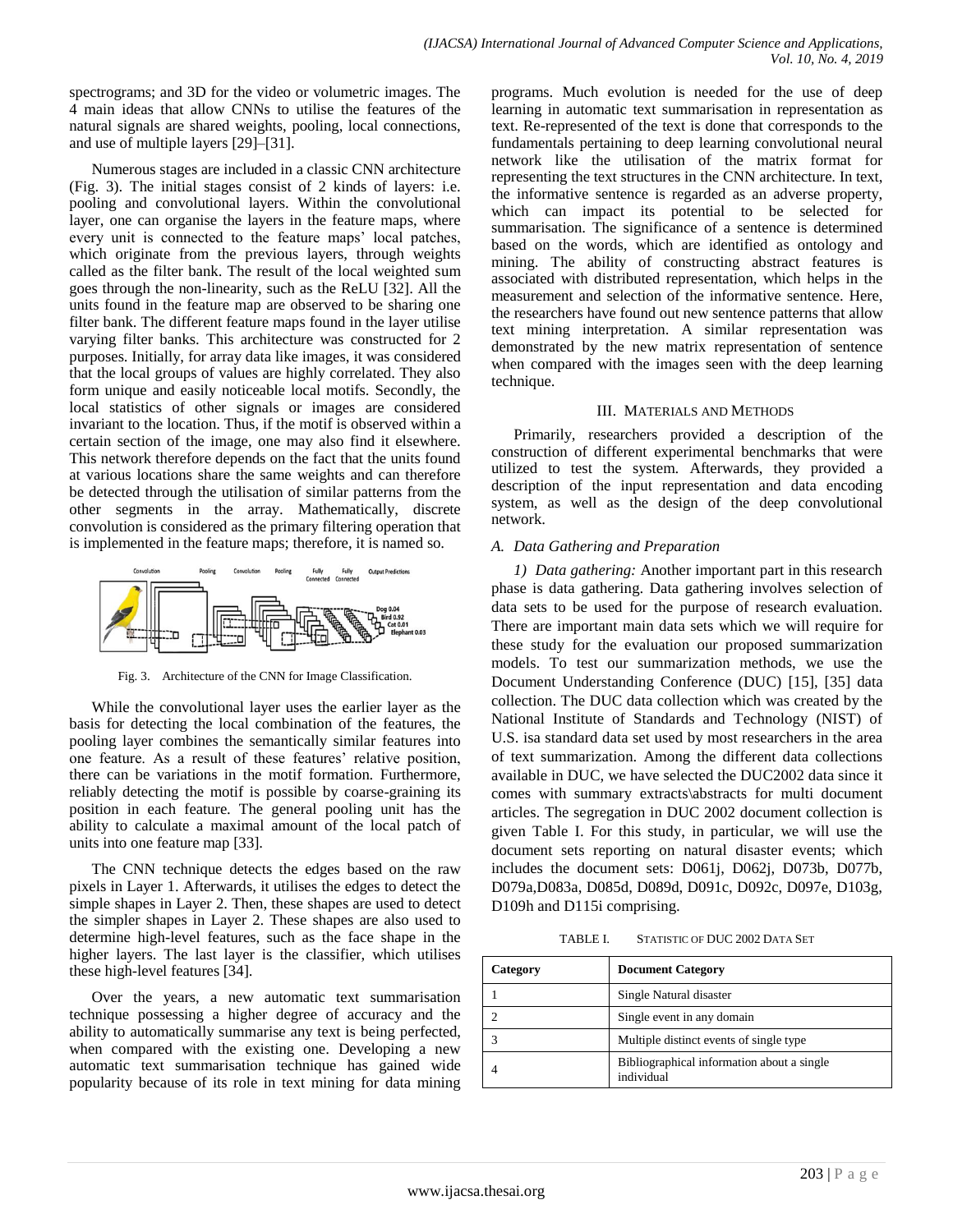*2) Data preparation:* The step on pre-processing is essential in the range of computational phonetics, since the nature of the acquired outline relies on upon how proficient is the representation of content. In this proposition, few examinations will contain the preprocessing stage. For the most part, this stage will incorporate just two stages: dispensing with stop words and applying stemming as defined in [2].

# *B. Input Representation*

Audio and image processing systems manage rich, highdimensional datasets that are inputted as vectors of each raw pixel-intensity for image data, such as the power spectral density coefficients that correspond to the audio data. For tasks similar to speech or object recognition, we are aware that all the information needed for the successful performance of the task is encoded within the data (because these tasks can be performed by humans from the raw data). Nevertheless, natural language processing systems customarily consider words to be discrete atomic symbols. Thus, one can represent 'dog' as Id143 and 'cat' as Id537. These are arbitrary encodings, and they do not offer the system any useful information about the possible existing relationships between the individual symbols. This signifies that the model has the ability to leverage a very small portion of what it has gleaned about 'cats' when it is handling data about 'dogs' (i.e. they are both four-legged, animals, pets, etc.). Furthermore, representing words as discrete or unique results in data sparsity. This also typically means that more data may be needed in order to train statistical models successfully. Some of these obstacles can be overcome using vector representations.

Vector space models (VSMs) stand for (embed) words within a continuous vector space. In this space, mapping of semantically similar words is done to nearby points ('are embedded near each other'). VSMs are believed to have a long and rich NLP history. However, all methods rely on the Distributional Hypothesis in one way or another, which states that words share a semantic meaning when they appear in the same contexts.

This distinction is expounded on in greater detail by [36]. In a nutshell, it states that count-based methods calculate the statistics of how frequent a word will co-occur with its neighbor words within a large text. Then, these count-statistics are mapped down to a small, dense vector for every word. Predictive models directly attempt to predict a word from its neighbors based on learned dense and small embedding vectors (considered as the model's parameters).

In particular, Word2vec is a computationally-efficient predictive model that can be used to learn word embeddings from raw text. There are two flavours, the Skip-Gram model and the Continuous Bag-of-Words model (CBOW). Algorithmically, a declarative example for an input document into the process of Word2vec is demonstrated in Fig. 4.

# *C. Network Architecture*

After all the data are collected, the researchers examined the different model architectures. They considered the default architecture as the convolutional architecture having fully linked layers. Such architecture is suitable for the high-and multi-dimensional data, such as genomic data or 2D images. For evaluating the enhancement resulting from the increase in the depth of CNN-ATS, the researchers used the Krizhevsky principles to design the CNN-ATS layer configurations [29] that can view the source code [37].

In this study, all the CNN-ATS configurations examined are presented in Tables II to V, with one in each column. All further references made towards the configurations will be created depending on their names (A–Z). The configurations adhered to the generic design that was previously described in [29]. They also varied in depth ranged from 1 weight convolutional layer within the A network to 9 weight convolutional layers within the Z network. Both tables gave descriptions of the configurations. Here, the source text document traverses the stack of numerous convolutional (conv.) layers. The researchers utilised 2 different feature map sizes for use in the conv. layer of  $(3\times3)$  and  $(5\times5)$  (this is considered a good size for the up/down, left/right, centre) and different amounts of pooling and conv. layers.

Table II provides a description of the combinations of two stacks of pooling and convolutional layers. Table III illustrates the combination of three stacks of pooling and convolutional layers. This combination is helpful for the models since they can benefit from each other and enhance the CNN-ATS configurations' performance, producing the best selection of sentences for the automatic text summary approach.

The flatten layer comes after the conv. layer (with architectures possessing various depths) and helps turn the 2D matrix data into a vector. This makes it possible to conduct output processing using the fully connected layers, referred to as dense. In the regularisation layer, dropout is used and is configured for the random exclusion of 50% neurons for the decrease in overfitting. The last layer is formed by the soft-max layer [1], [29], [38]. All networks utilise the same fully linked layers configuration.



Fig. 4. A Declarative Example of an input Document into Word2vec Process.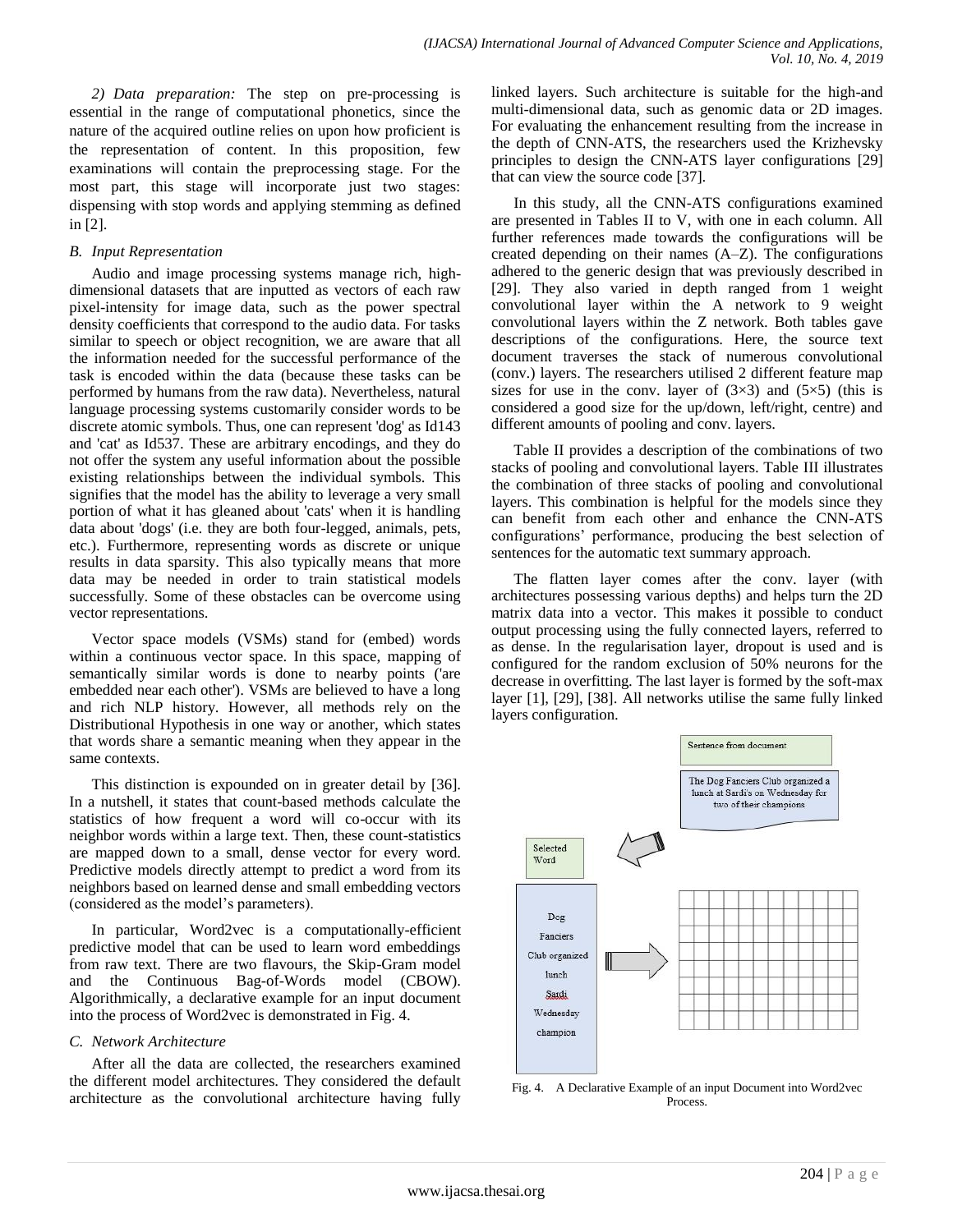For Tables IV and V, the "Best 2 layers" is considered as the best CNN-ATS configurations among the C to F in Table II. On the other hand, the "Best 3 layers" in Table III is considered the best CNN-ATS configurations from G to N.

Generally, one can conduct target prediction as follows.

The problem involves choosing the best Sentences that can be used for the automatic text summary method. If one can find the given sentence, i, in the document, t, one can encode this information in the binary form,  $y_{it}$ , wherein  $y_{it} = 0$ , for an unimportant sentence, and  $y_{it} = 1$ , for an important sentence, simultaneously. The training stage uses a standard backpropagation algorithm to determine the CNN and minimise the output layer activation and the cross-entropy of the targets.

# *D. Summarized Text Generation*

The chosen sentence is obtained. Only sentences that possess 1 value of CNN-ATS output were chosen for consideration. Sentences deemed important are extracted for document summarisation. It has been demonstrated that a compression or an extraction rate near 20% of the core textual content is instructive of the contents as the complete text of the document [39]. In the last stage, one can organise the summarising sentences in the order of their conceptual occurrences as observed in the initial text.

#### *E. The Benchmark Methods*

The selected methods are standard benchmark methods that have been widely used [15], [35]. They are chosen for comparison purposes at each chapter and classified into five methods:

- Microsoft Word Summarizer.
- Copernic Summarizer (commercial products currently run in the market).
- Best System at DUC2002 Competition.
- Worst System at DUC2002 Competition.
- H2-H1: Human to human Summary.

TABLE II. CNN-ATS CONFIGURATION FOR A-F COLUMNS FOR THE 2 WEIGHT CONVOLUTIONAL LAYERS

| <b>CNN-ATS</b> Configuration |                      |                                      |                                      |                                      |                                      |  |  |
|------------------------------|----------------------|--------------------------------------|--------------------------------------|--------------------------------------|--------------------------------------|--|--|
| A                            | B                    | $\mathbf C$                          | D                                    | E                                    | $\mathbf{F}$                         |  |  |
| 1 Weight<br>Conv Layers      | 1 Weight Conv Layers | 2 Weight Conv Layers                 | 2 Weight Conv Layers                 | 2 Weight<br>Conv<br>Layers           | Conv<br>2 Weight<br>Layers           |  |  |
| <b>Input Text matrix</b>     |                      |                                      |                                      |                                      |                                      |  |  |
| Conv Layer (3X3)             | Conv Layer (5X5)     | Conv Layer (3X3)<br>Conv Layer (3X3) | Conv Layer (5X5)<br>Conv Layer (5X5) | Conv Layer (3X3)<br>Conv Layer (5X5) | Conv Layer (5X5)<br>Conv Layer (3X3) |  |  |
| <b>Max Pooling (2X2)</b>     |                      |                                      |                                      |                                      |                                      |  |  |
| <b>Flatten</b>               |                      |                                      |                                      |                                      |                                      |  |  |
| <b>Dense</b>                 |                      |                                      |                                      |                                      |                                      |  |  |
| Dropout $(0.5)$              |                      |                                      |                                      |                                      |                                      |  |  |
| <b>Dense</b>                 |                      |                                      |                                      |                                      |                                      |  |  |
| <b>Softmax</b>               |                      |                                      |                                      |                                      |                                      |  |  |

TABLE III. CNN-ATS CONFIGURATION FOR G-N (COLUMNS) FOR THE 3 WEIGHT CONVOLUTIONAL LAYERS

| <b>CNN-ATS Configuration</b>                                      |                                                                   |                                                                   |                                                                   |                                                                   |                                                                   |                                                                   |                                                                   |
|-------------------------------------------------------------------|-------------------------------------------------------------------|-------------------------------------------------------------------|-------------------------------------------------------------------|-------------------------------------------------------------------|-------------------------------------------------------------------|-------------------------------------------------------------------|-------------------------------------------------------------------|
| G                                                                 | H                                                                 | I                                                                 | $\mathbf{J}$                                                      | $\mathbf K$                                                       | L                                                                 | M                                                                 | N                                                                 |
| 3 Weight Layers                                                   | 3 Weight Layers                                                   | 3 Weight Layers                                                   | 3 Weight Layers                                                   | 3 Weight Layers                                                   | 3 Weight Layers                                                   | 3 Weight Layers                                                   | 3 Weight Layers                                                   |
| <b>Input Text matrix</b>                                          |                                                                   |                                                                   |                                                                   |                                                                   |                                                                   |                                                                   |                                                                   |
| Conv Layer<br>(5X5)<br>Conv Layer<br>(5X5)<br>Conv Layer<br>(5X5) | Conv Layer<br>(5X5)<br>Conv Layer<br>(5X5)<br>Conv Layer<br>(3X3) | Conv Layer<br>(5X5)<br>Conv Layer<br>(3X3)<br>Conv Layer<br>(5X5) | Conv Layer<br>(5X5)<br>Conv Layer<br>(3X3)<br>Conv Layer<br>(3X3) | Conv Layer<br>(3X3)<br>Conv Layer<br>(5X5)<br>Conv Layer<br>(5X5) | Conv Layer<br>(3X3)<br>Conv Layer<br>(5X5)<br>Conv Layer<br>(3X3) | Conv Layer<br>(3X3)<br>Conv Layer<br>(3X3)<br>Conv Layer<br>(5X5) | Conv Layer<br>(3X3)<br>Conv Layer<br>(3X3)<br>Conv Layer<br>(3X3) |
| <b>Max Pooling (2X2)</b>                                          |                                                                   |                                                                   |                                                                   |                                                                   |                                                                   |                                                                   |                                                                   |
| <b>Flatten</b>                                                    |                                                                   |                                                                   |                                                                   |                                                                   |                                                                   |                                                                   |                                                                   |
| <b>Dense</b>                                                      |                                                                   |                                                                   |                                                                   |                                                                   |                                                                   |                                                                   |                                                                   |
| Dropout $(0.5)$                                                   |                                                                   |                                                                   |                                                                   |                                                                   |                                                                   |                                                                   |                                                                   |
| <b>Dense</b>                                                      |                                                                   |                                                                   |                                                                   |                                                                   |                                                                   |                                                                   |                                                                   |
| <b>Softmax</b>                                                    |                                                                   |                                                                   |                                                                   |                                                                   |                                                                   |                                                                   |                                                                   |
|                                                                   |                                                                   |                                                                   |                                                                   |                                                                   |                                                                   |                                                                   |                                                                   |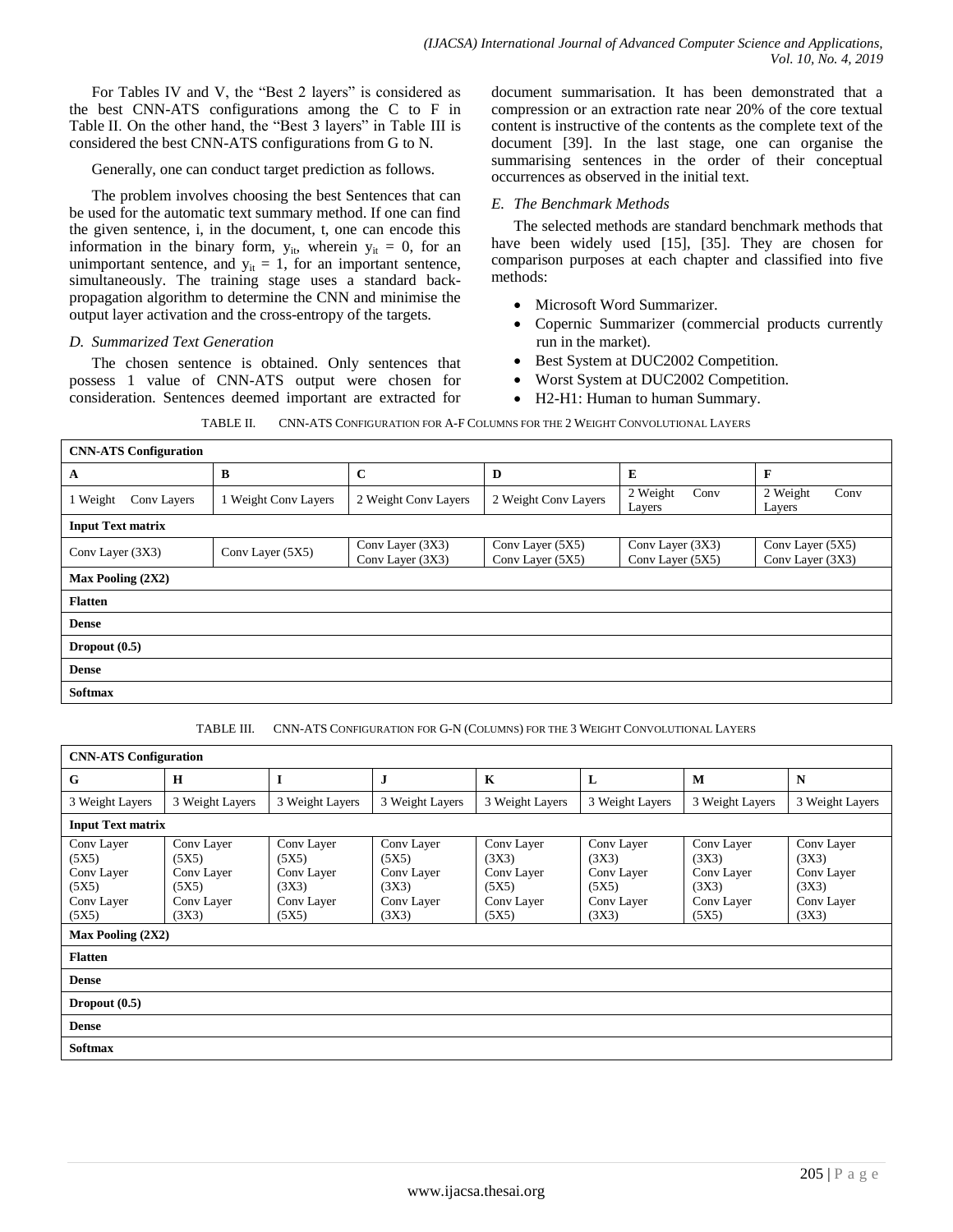#### TABLE IV. CNN-ATS CONFIGURATION FOR O-R COLUMNS FOR THE 4-6 WEIGHT CONVOLUTIONAL LAYERS

| <b>CNN-ATS Configuration</b> |                 |                 |                 |  |  |  |  |
|------------------------------|-----------------|-----------------|-----------------|--|--|--|--|
| $\bf{0}$                     | P               | Q               | $\bf R$         |  |  |  |  |
| 4 Weight Layers              | 5 Weight Layers | 5 Weight Layers | 6 Weight Layers |  |  |  |  |
| <b>Input Text matrix</b>     |                 |                 |                 |  |  |  |  |
| Best 2 layers                | Best 2 layers   | Best 3 layers   | Best 3 layers   |  |  |  |  |
| Max Pooling (2X2)            |                 |                 |                 |  |  |  |  |
| Best 2 layers                | Best 3 layers   | Best 2 layers   | Best 3 layers   |  |  |  |  |
| <b>Max Pooling (2X2)</b>     |                 |                 |                 |  |  |  |  |
| <b>Flatten</b>               |                 |                 |                 |  |  |  |  |
| <b>Dense</b>                 |                 |                 |                 |  |  |  |  |
| Dropout (0.5)                |                 |                 |                 |  |  |  |  |
| <b>Dense</b>                 |                 |                 |                 |  |  |  |  |
| <b>Softmax</b>               |                 |                 |                 |  |  |  |  |

TABLE V. CNN-ATS CONFIGURATION FOR S-Z COLUMNS FOR THE 6-9 WEIGHT CONVOLUTIONAL LAYERS

| Z<br>9 Weight Layers                                                 |  |  |  |  |  |  |
|----------------------------------------------------------------------|--|--|--|--|--|--|
|                                                                      |  |  |  |  |  |  |
|                                                                      |  |  |  |  |  |  |
|                                                                      |  |  |  |  |  |  |
| Best 3 layers                                                        |  |  |  |  |  |  |
|                                                                      |  |  |  |  |  |  |
| Best 3 layers                                                        |  |  |  |  |  |  |
|                                                                      |  |  |  |  |  |  |
| Best 3 layers                                                        |  |  |  |  |  |  |
| <b>Max Pooling (2X2)</b>                                             |  |  |  |  |  |  |
|                                                                      |  |  |  |  |  |  |
|                                                                      |  |  |  |  |  |  |
|                                                                      |  |  |  |  |  |  |
|                                                                      |  |  |  |  |  |  |
| the model of a communication of the terms of model communication and |  |  |  |  |  |  |
|                                                                      |  |  |  |  |  |  |

#### IV. RESULTS AND DISCUSSION

To test the application of the suggested CNN-ATS based approach for single-document extractive summarisation, 100 articles/documents were taken from the DUC dataset (DUC, 2002) [15], [35]. The standard corpus is used widely in text summarisation studies, which has documents and human model summaries. Firstly, pre-processing is conducted on the collection of documents. In this step, sentence splitting, stop words elimination, tokenisation, and word stemming are all involved. Once the documents complete the pre-processing process, word2vec input representation is applied in order for every sentence to be presented as matrix. Then, the CNN-ATS model is applied for testing and training. Sentences with value 1 were chosen for the output prediction in the suggested model. Lastly, the chosen sentences were chosen as a summary of the main text with the compression rate (20%) as the basis. We used three pyramid assessment measures –precision, mean coverage score (recall), and F-measure to assess our proposed approach. This metric evaluates the system summary's quality by making a comparison with human model summaries and other systems for benchmark summarisation.

To make a comparison of the proposed approach's performance, various comparison configurations models were set up. First, the results for the configurations that are presented in Tables II and III are compared by making a comparison of the F-measure value taken by ROUGE-1. The Best 2 and Best 3 configurations were also selected. Then, the results between the various configurations presented in Tables IV and V were compared by comparing the F-measure value obtained by ROUGE-1. They indicate that the configurations can generate a better summary.

Afterwards, the best configurations results were compared with five benchmark summarisers using three evaluation measures as the basis - Precision, Recall, and F-measure. The five benchmark summarisers were best automatic summarisation system in DUC2002, Copernic summariser, worst automatic systems in DUC2002, Microsoft Word 2007 summariser, and the average of human model summaries (Models) H1:H2.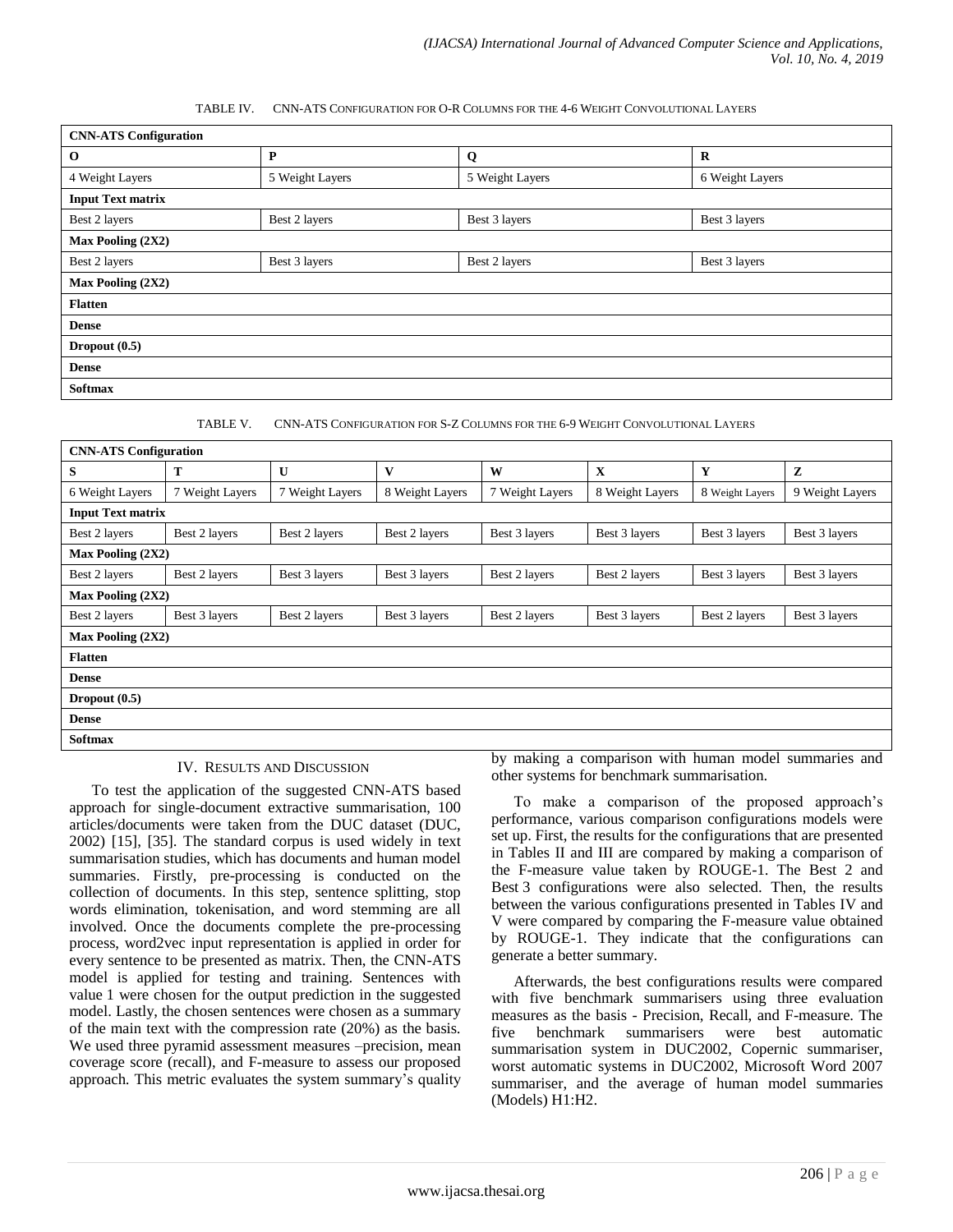The proposed code was applied in the Theano [40], which refers to a public deep learning software that uses the Keras as the basis [41]. All layers within the deep network went through simultaneous initialisation with the ADADELTA[42]. Training of the complete network was done using the Dell Precision T1700 CPU system equipped with a 6 GB memory. Two weeks were needed to test and train the deep network.

#### *F. Evaluation Measures*

When creating and updating a system for summarisation, it is important to have a method or a tool to monitor the system performance and the modifications therein. For the summarisation process, there are two primary types of assessments: intrinsic as well as extrinsic. Intrinsic evaluations are utilised for assessing the summaries' quality. They may be helpful in answering queries regarding a summary like its grammar, coherence and whether it indicates incorrect knowledge deductions with reference to the original text, or repeated information within its summary itself. Alternatively, extrinsic assessment can be helpful in answering if the summary fulfils its designated purpose. For example, it helps determine if a summary replaces the original text well and conveys the most significant information.

The judgments of the intrinsic assessments are based on the summary output. Human intrinsic assessments measure a summary's cohesion, clarity and informativeness [43]. Automatic intrinsic assessments compare the summaries produced by the systems with those produced by humans. BLEU, ROUGE, Precision/Recall and Pyramid are some of the primary intrinsic tools. The Pyramid needs manual annotation of system-generated summaries and human-generated summaries prior to their comparison. BLEU, Precision/Recall and ROUGE, conversely, are completely automated and only need reference summaries.

F-Measure, Precision and Recall are some of the simplest assessment techniques present that measure the summary relevance with reference to the significance of the sentences it contains. Precision (P) is the quantity of sentences occurring in both the human and the system generated summaries divided by the quantity of sentences present in the system generated summary. Recall (R) is the quantity of sentences present in both the human and system summaries divided by the quantity of the sentences in the human summary. F-Score is a combination integrating both P and R [5]. The F-Score can be calculated with the following formula:

$$
F = \frac{(1 + \beta^2)PR}{\beta^k P + R}
$$

Where  $\beta$  represents a weighting variable, which is adjustable to influence precision and recall.

The ROUGE (Recall Oriented Understudy for Gisting Evaluation) was introduced in 2004 [44] in order to solve the drawbacks of BLEU at ISI (Information Science Institute). It is approximately based on BLEU; however, it focuses instead on recall. Moreover, it quantifies overlapping of words in sequences and was discovered to correlate in a better way with human assessments compared to several other systems.

Many variants of ROUGE have been recommended [10]:

- ROUGE-N: counts contiguous n-gram. N ranges from 1 to 4.
- ROUGE-L: Longest Common Subsequence (LCS) based metric.

# *G. Results*

In this research, CNN-ATS was proposed by the researchers. This is a novel-based approach that can be used for single-document extractive summarisation. CNN-ATS is considered a convolutional neural network, which has a new text matrix representation. It is also utilised for automatic text summarisation. It is also a deep learning system that integrates the information about the words and the concept about them. Hence, a comparison of the proposed CNN-ATS technique and 5 other benchmark summarisers was done.

This new deep learning system was evaluated in terms of its computing F-measure obtained through ROUGE-1 for all the different CNN-ATS configurations using the procedure stated in the Subsection 3.5. All results gathered from the A, B, C, D, E and F models have undergone comparison using the boxplot technique. Then, the models that demonstrated the best configurations were referred to as the Best 2 layer models. Then, the analysis results that were gathered from the G, H, I, J, K, L, M and N models were compared in terms of their boxplot data. The best 3-layer model was then chosen. This refers to Stage 1 of the result analysis. A more complete description is given below. Meanwhile, the researchers in Stage 2 evaluated the results' prediction accuracy for the CNN-ATS configuration models corresponding to O, P, Q, R, S, T, U, V, W, X, Y and Z. Their boxplot results were then compared to determine the best CNN-ATS architecture. During Stage 3, the researchers conducted a comparison of the results for best configurations that were gathered from the previous 2 stages with the 5 standard benchmark summarisers.

*1) Stage 1:* During Stage 1, the researchers conducted an evaluation and a comparison of the F-measure values for 100 documents summaries found in the DUC 2002 dataset. Fig. 5 contains the values for the comparison of F-measure during the Stage 1 experiments that included the CNN-ATS A to N configurations.



Fig. 5. Comparison of F-Measure Values for the CNN-ATS A to N Configurations Model using Boxplot.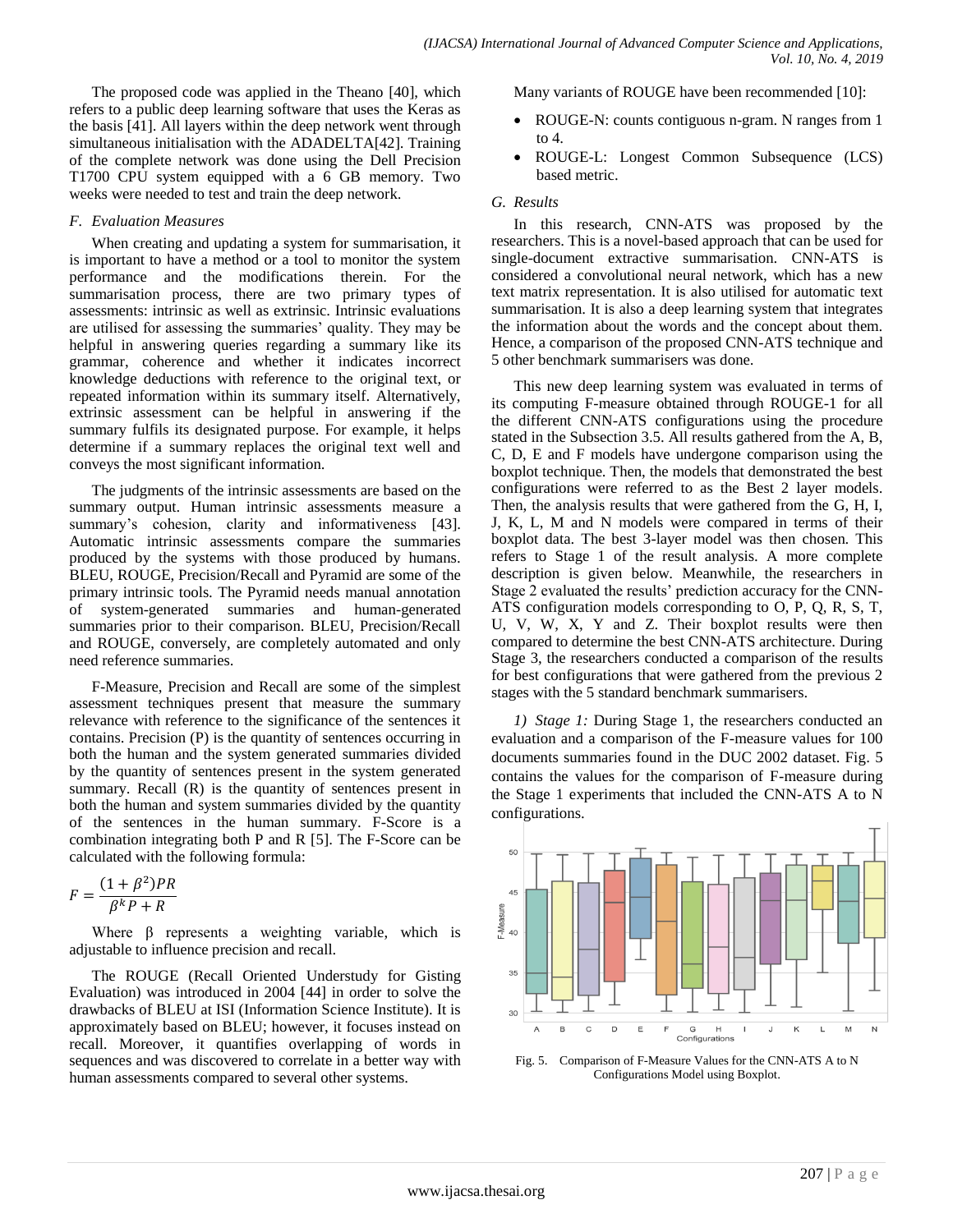As demonstrated in the figure, the 14 models exhibited a distinct difference in their mean values. Furthermore, the E configuration model gives a mean value of 43.85, while the L model has the best accuracy value of 46.52 (in Stage 1). A smaller variance value of 13.81 was observed in the E model. Therefore, it is considered better compared to the A, B, C, D and F models. The results are also indicative of the fact that E can be considered the best 2-layer model and may be utilised in the CNN-ATS O to Z model configurations to enhance the outcomes of the comprehensive convolutional neural network. The L model was found to have a variance value of 14.67, which indicates that L is the best among the 3-layered models and that it can be utilised further in the CNN-ATS O to Z model configurations to enhance the results of the comprehensive convolutional neural network.

*2) Stage 2:* During Stage 2, the researchers conducted an analysis of the values of the F-measure for the O, P, Q, R, S, T, U, V, X, Y and Z models of the configurations given in Tables IV and V. Table IV gives the combinations for the 2 stacks of the pooling and convolutional layers. Here, the results from Stages 1 and 2 were utilised by the researchers, where it was seen that the E model had the best 2-layer configuration. On the other hand, the L model was discovered to have the best 3 layered configuration. Table V offers a description of the combination of 3 stacks of the pooling and convolutional layers using the same best configuration models that were gathered for the 2 and 3 layers. Fig. 6 illustrates the comparison of the values of the F-measure using Boxplot for the 11 configurations.

Based on the Boxplot results, one can observe that the O, P, Q models had the best F-measure values equal to 35.07, 36.25 and 36.98, respectively. These values are indicators that the models having 2 stacks of pooling and convolutional layers performed better than the models that have 3 stacks of pooling and convolutional layers. Moreover, the O, P, and Q models exhibited the lowest variance in comparison to the other models. This fact emphasises that the O, P, and Q models can be considered as the combination models in Stage 2.

*3) Stage 3:* During the final Stage 3, the researchers conducted a comparison of all the best 6 configuration outcomes that were gathered from the earlier 2 stages in order to determine the best CNN-ATS architecture. Moreover, the researchers made a comparison of the best CNN-ATS architecture with the 5-standard and the 3-standard benchmark summarisers – Copernic summariser, Microsoft Word 2007 summariser, the best automatic summarisation system in DUC 2002, the average of human model summaries (Models) H1:H2, and the worst automatic systems in DUC 2002. The basis of the comparison was the three evaluation measures precision, recall, and F-measure based on the three types: ROUGE-1, ROUGE-2 and ROUGE-L. Fig. 7 shows the outcomes of the comparison performed with the E, L, N, P and Q configuration models. It was observed that model L performed the best and had a corresponding F-measure with a value of 46.52. Moreover, the E N, P and Q models had a larger variance, which indicates that L can be considered the best combination model based on the various experiments.

As is apparent from all figures and stages in the earlier experiment, a CNN-ATS model L is considered as the best model configuration for generating an improved summary. For comparative evaluation, Table VI presents the average precision, mean coverage score (recall), and average F-measure gathered from the DUC 2002 dataset for the proposed approach using five benchmark summarisers: Copernic summariser, Microsoft Word 2007 summariser, the best automatic summarisation system in DUC, the average of human model summaries (Models), and the worst automatic systems in DUC 2002 using ROUGE-1, ROUGE-2 and ROUGE-L, respectively.

As presented in Fig. 8, 9 and 10, the researchers gave the outcome of the boxplot test after a comparison of the F-Measure, precision and Recall values, respectively was performed for the CNN-ATS, Copernics, MS Word, worst system, best system, and human model summaries H2:H1. Furthermore, one can observe that the CNN-ATS algorithm exhibited a good recall value and F-Measure precision. They also noted a larger variance between the other methods compared to the CNN-ATS algorithm. This emphasises the superiority in the F-Measure values that were observed in the algorithms.

| ROUGE Model | <b>Evaluation Measure</b> | MS-Word | Copernic | Best-System | Worst-System | H2:H1   | <b>CNN-ATS</b> |
|-------------|---------------------------|---------|----------|-------------|--------------|---------|----------------|
| ROUGE-1     | precision                 | 0.47705 | 0.46144  | 0.50244     | 0.06705      | 0.51656 | 0.50325        |
|             | Recall                    | 0.40325 | 0.41969  | 0.40259     | 0.68331      | 0.51642 | 0.50492        |
|             | F-Measure                 | 0.42888 | 0.43611  | 0.43642     | 0.1209       | 0.51627 | 0.50379        |
| ROUGE-2     | precision                 | 0.22138 | 0.19336  | 0.24516     | 0.38344      | 0.23417 | 0.28718        |
|             | Recall                    | 0.17441 | 0.17084  | 0.1842      | 0.03417      | 0.23394 | 0.28896        |
|             | F-Measure                 | 0.19041 | 0.17947  | 0.20417     | 0.06204      | 0.23395 | 0.28862        |
| ROUGE-L     | precision                 | 0.44709 | 0.29031  | 0.46677     | 0.66374      | 0.484   | 0.48465        |
|             | Recall                    | 0.36368 | 0.25986  | 0.37233     | 0.06536      | 0.48389 | 0.48397        |
|             | F-Measure                 | 0.39263 | 0.27177  | 0.40416     | 0.11781      | 0.48374 | 0.48423        |

TABLE VI. COMPARISON OF SINGLE EXTRACTIVE DOCUMENT SUMMARIZATION USING ROUGE-1, ROUGE-1 AND ROUGE-L RESULT AT THE %95 CONFIDENCE INTERVAL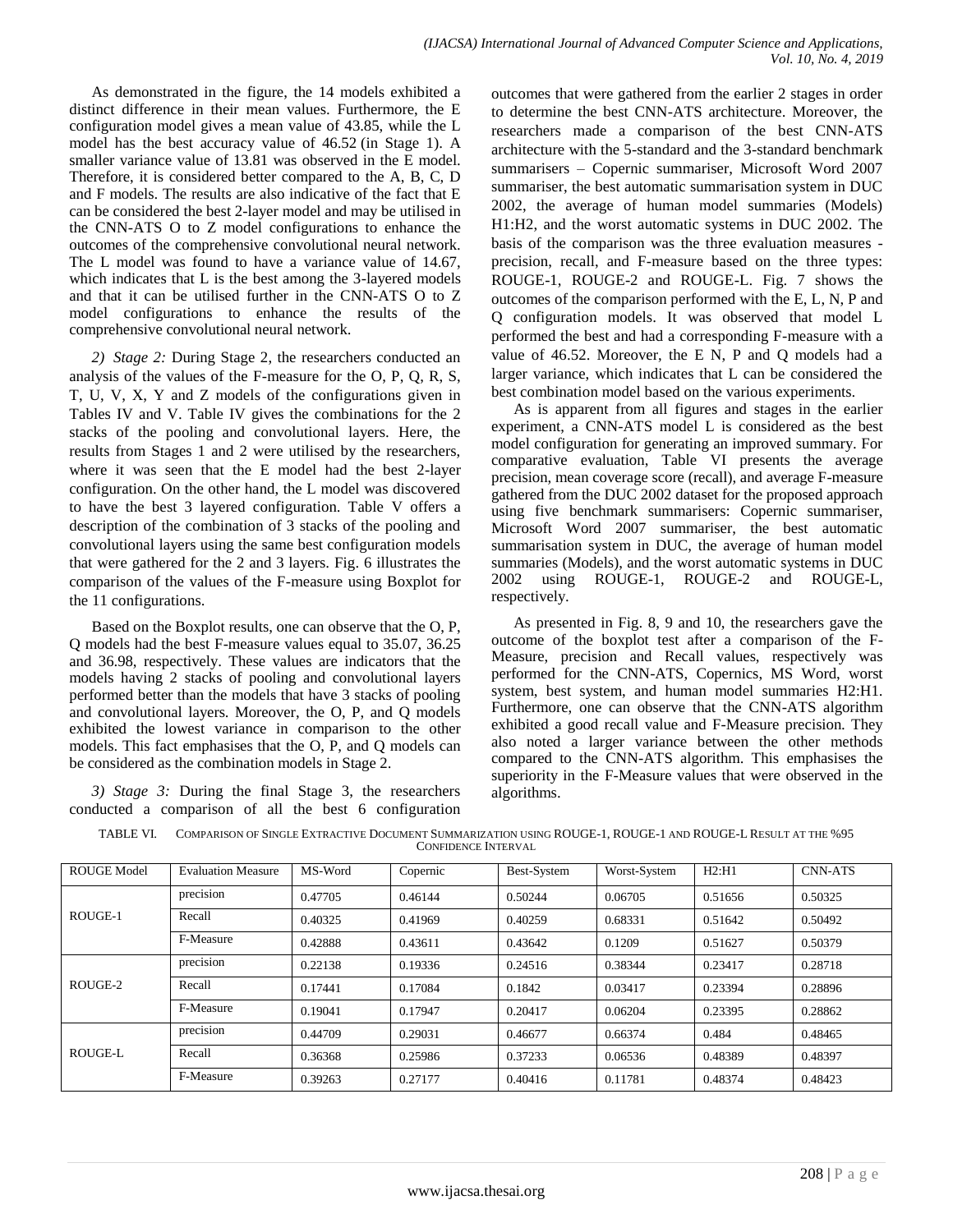

Fig. 6. Comparison of F-Measure Values for the CNN-ATS Models: O, P, Q, R, S, T, U, V, X, Y and Z Models Configurations Model using Boxplot.



Fig. 7. Comparison of F-Measure Values for the CNN-ATS Models: E, L, N, P and Q Models Configurations Model using Boxplot.

The experiment findings of the proposed method are based on the Convolutional Neural Network that uses 26 different configurations. It demonstrates that the resulting summaries have the potential to be better compared to other summaries. DUC 2002 served as the data warehouse. Some of the news articles were used as input in this experiment. It utilised three pyramid evaluation metrics (average precision, mean coverage score (recall), and average F-measure) to comparatively evaluate the proposed approach as well as other summarisation systems. Through this method, a new matrix representation was utilised for every sentence. It was also used to evaluate the improvements resulting from the increase in the CNN-ATS depth to determine the better CNN configurations, assess the sentences, and determine the most informative one. The chosen sentences were then utilised to establish the summary. The sentences' scoring process was done based on the prediction output values of the CNN network for every sentence.

Based on the results given in Fig. 8, one can observe that F-Measure that uses configuration L produces better summarisation results compared to other configurations. Based on the experimental results of the proposed approach, it can be said that determining a good CNN configuration for text summarisation and utilising the word2vec techniques generates a good summary. Furthermore, CNN-ATS can be considered as the best automatic text summarisation among the six benchmarked methods. This can then be used to create the ideal summary and compare it to the human summary.



Fig. 8. Comparison of F-Measure Values for the CNN-ATS, MS Word, Copernics, Best System, Worst-System and Human Model Summaries H2:H1.



Fig. 9. Comparison of Precision Values for the CNN-ATS, MS Word, Copernics, Best System, Worst System and Human Model Summaries H2:H1.



Fig. 10. Comparison of Recall Values for the CNN-ATS, MS Word, Copernics, Best System, Worst System and Human Model Summaries H2:H1.

#### V. CONCLUSION

To summarise, this chapter presented the utilisation of word2vec for building matrix representations that can be used to determine the summary of the single documents. The convolutional neural network will be the basis. Training and testing of this model was performed using a collection of 100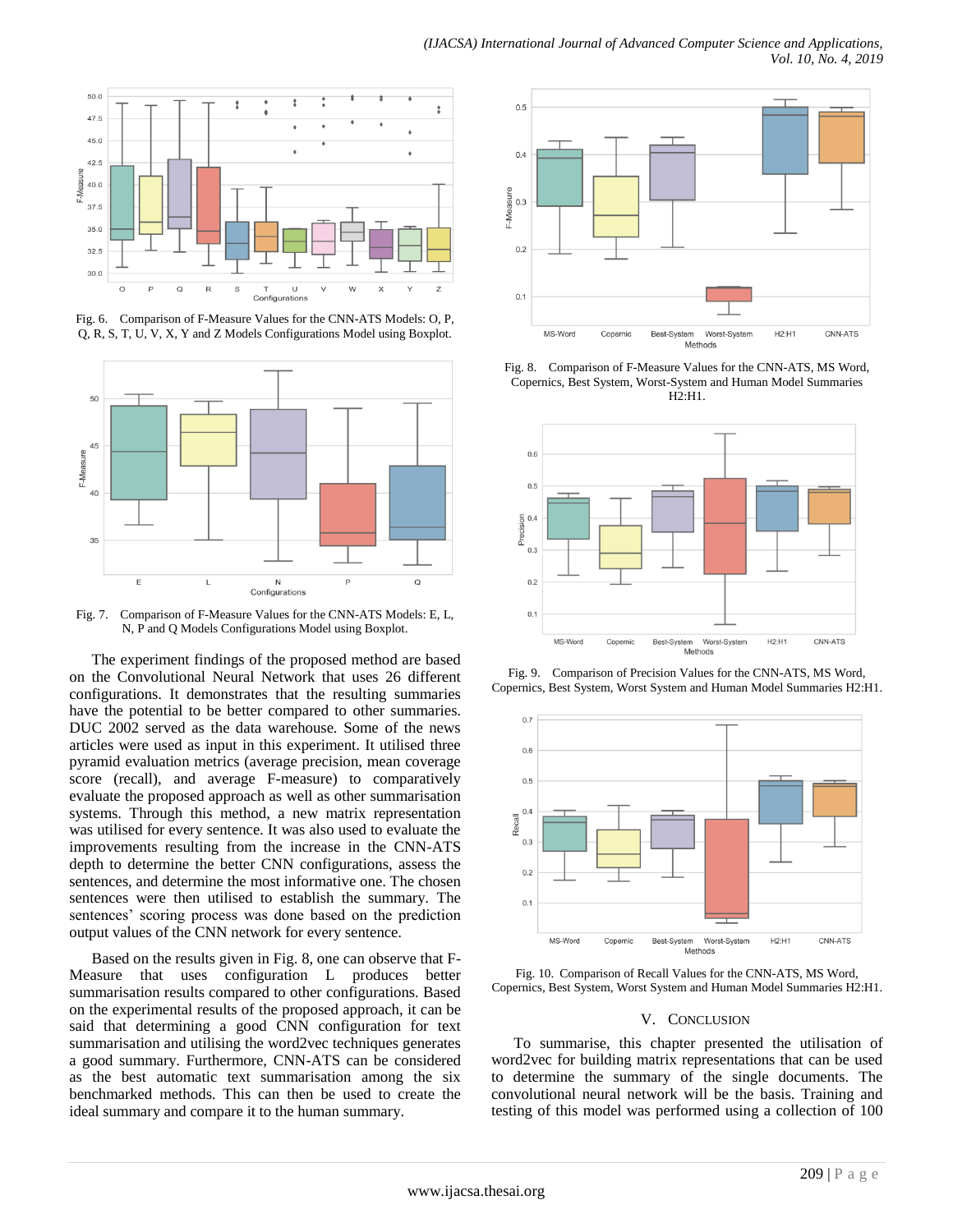documents obtained from the DUC2002 dataset. A total of 26 different CNN configurations were used to identify the best architecture that will predict the informative sentences. The researchers examined the deep convolutional networks (possessing up to 9 weight layers) that will predict the informative sentences. They showed that for better selection accuracy, there is a corresponding lower representation depth. The influence that CNN depth has on the summarisation task is investigated. The study then used the selected sentences to group and create text summaries. The outcomes of the proposed summariser in this research were compared with various summarisers, such as Copernic summariser, Microsoft Word 2007 summariser, worst system, and best system. The ROUGE tool kit was then utilised for assessing the system summaries at 95% confidence intervals. The results were extracted using average recall, precision, and F-measure from ROUGE-1, 2, and L, respectively. The F-measure served as a selection criterion since it is a balance of the precision and the recall for the results of the system. The results indicate that the best average precision, recall and F-Measure are generated by our proposed methodology.

#### VI. AVAILABILITY OF DATA AND MATERIALS

The dataset is available for download [45]. ROUGE Library [44]. NLP Library [46]. Boxplot library [47]. Convolutional Neural Networks [48].

#### ACKNOWLEDGMENT

This research was supported by the University of Malaya (UM). I'm thankful to my supervisor Prof. Norjihan Binti Abdul Ghani who provided expertise that greatly assisted the research, although they may not agree with all of the interpretations provided in this paper.

#### **REFERENCES**

- [1] Wang and B. Raj, "On the Origin of Deep Learning," Arxiv, pp. 1–72, 2017.
- [2] H. Saggion and T. Poibeau, "Automatic Text Summarization: Past, Present and Future," Multi-source, Multiling. Inf. Extr. Summ. Springer, pp.3-13, pp. 3–13, 2016.
- [3] G. Armano, A. Giuliani, and E. Vargiu, "Studying the impact of text summarization on contextual advertising," Proc. - Int. Work. Database Expert Syst. Appl. DEXA, pp. 172–176, 2011.
- [4] S. Gholamrezazadeh, M. A. Salehi, and B. Gholamzadeh, "A comprehensive survey on text summarization systems," Proc. 2009 2nd Int. Conf. Comput. Sci. Its Appl. CSA 2009, 2009.
- [5] I. Mani, M. T. Maybury, and M. Sanderson, "Advances in Automatic Text Summarization," Comput. Linguist., vol. 26, no. 2, pp. 280–281, 1999.
- [6] H. P. Luhn, "The Automatic Creation of Literature Abstracts," IBM J. Res. Dev., vol. 2, no. 2, pp. 159–165, 1958.
- [7] P. B. Baxendale, "Man-made index for technical literature an experiment," I.B.M. J. Res. Dev., vol. 2, no. 4, pp. 354–361, 1958.
- [8] H. P. Edmundson, "New methods in automatic extracting," J. Assoc. Comput. Mach., vol. 16, no. 2, pp. 264–285, 1969.
- [9] R. Ferreira et al., "Assessing sentence scoring techniques for extractive text summarization," Expert Syst. Appl., vol. 40, no. 14, pp. 5755–5764, 2013.
- [10] M. M. Haque, S. Pervin, and and Zerina Begum, "Literature Review of Automatic Single Document Text Summarization Using NLP," Int. J. Innov. Appl. Stud., vol. 3, no. 3, pp. 857–865, 2013.
- [11] M. A. Fattah and F. Ren, "GA, MR, FFNN, PNN and GMM based models for automatic text summarization," Comput. Speech Lang., vol. 23, no. 1, pp. 126–144, 2009.
- [12] M. S. Binwahlan, N. Salim, and L. Suanmali, "Swarm Based Features Selection for Text Summarization," IJCSNS Int. J. Comput. Sci. Netw. Secur., vol. 9, no. 1, pp. 175–179, 2009.
- [13] L. Suanmali, N. Salim, and M. S. Binwahlan, "Genetic algorithm based sentence extraction for text summarization," 2011.
- [14] J. Carbonell and J. Goldstein, "The use of MMR, diversity-based reranking for reordering documents and producing summaries," Proc. 21st Annu. Int. ACM SIGIR Conf. Res. Dev. Inf. Retr. - SIGIR '98, pp. 335–336, 1998.
- [15] K. Filippova, M. Mieskes, and V. Nastase, "Cascaded Filtering for Topic-Driven Multi-Document Summarization," Proc. Doc. Underst. Conf., pp. 30–35, 2007.
- [16] Y. Gong and X. Liu, "Generic Text Summarization Using Relevance Measure and Latent Semantic Analysis," SIGIR'01, Sept. 9- 12,2001,New Orleans, Louisiana, USA, 2001.
- [17] W. Kraaij, M. Spitters, and M. H. der Van, "Combining a mixture language model and naive bayes for multi-document summarisation," SIGIR2001 Work. Text Summ., pp. 1–10, 2001.
- [18] J. Steinberger and K. Ježek, "Text Summarization: An Old Challenge and New Approaches," Found. Comput. Intell., vol. 206, pp. 127–149, 2009.
- [19] M. S. Binwahlan, N. Salim, and L. Suanmali, "Swarm Diversity Based Text Summarization," ICONIP 2009, pp. 216–225, 2009.
- [20] R. L. Cilibrasi and P. M. B. Vitányi, "The Google similarity distance," IEEE Trans. Knowl. Data Eng., vol. 19, no. 3, pp. 370–383, 2007.
- [21] R. M. Alguliev, R. M. Aliguliyev, and N. R. Isazade, "Multiple documents summarization based on evolutionary optimization algorithm," Expert Syst. Appl., vol. 40, no. 5, 2013.
- [22] Y. LeCun, B. Yoshua, and H. Geoffrey, "Deep learning," Nature, vol. 521, no. 7553, pp. 436–444, 2015.
- [23] Y. Bengio, Learning Deep Architectures for AI, vol. 2, no. 1. 2009.
- [24] P. O'Connor, D. Neil, S. C. Liu, T. Delbruck, and M. Pfeiffer, "Realtime classification and sensor fusion with a spiking deep belief network," Front. Neurosci., vol. 7, no. 7 OCT, pp. 1–13, 2013.
- [25] A. Gupta, H. Wang, and M. Ganapathiraju, "Learning structure in gene expression data using deep architectures, with an application to gene clustering," 2015 IEEE Int. Conf. Bioinforma. Biomed., pp. 1328–1335, 2015.
- [26] T. Unterthiner, A. Mayr, G. Klambauer, and S. Hochreiter, "Toxicity Prediction using Deep Learning," Front. Environ. Sci., vol. 3, no. February, 2015.
- [27] L. a Gatys, A. S. Ecker, and M. Bethge, "A Neural Algorithm of Artistic Style," arXiv Prepr., pp. 1–16, 2015.
- [28] H. Wang, A. Meghawat, L.-P. Morency, and E. P. Xing, "Select-Additive Learning: Improving Cross-individual Generalization in Multimodal Sentiment Analysis," vol. 1, 2016.
- [29] A. Krizhevsky, I. Sutskever, and G. E. Hinton, "ImageNet Classification with Deep Convolutional Neural Networks," Adv. Neural Inf. Process. Syst., pp. 1–9, 2012.
- [30] T. Sainath, A. R. Mohamed, B. Kingsbury, and B. Ramabhadran, "Deep convolutional neural networks for LVCSR," Proc. IEEE Int. Conf. Acoust. Speech Signal Process., pp. 8614–8618, 2013.
- [31] M. Atzori, M. Cognolato, and H. Müller, "Deep learning with convolutional neural networks applied to electromyography data: A resource for the classification of movements for prosthetic hands," Front. Neurorobot., vol. 10, no. SEP, pp. 1–10, 2016.
- [32] V. Nair and G. E. Hinton, "Rectified Linear Units Improve Restricted Boltzmann Machines," Proc. 27th Int. Conf. Mach. Learn., no. 3, pp. 807–814, 2010.
- [33] S. P. Mohanty, D. P. Hughes, and M. Salathé, "Using Deep Learning for Image-Based Plant Disease Detection," Front. Plant Sci., vol. 7, no. September, pp. 1–10, 2016.